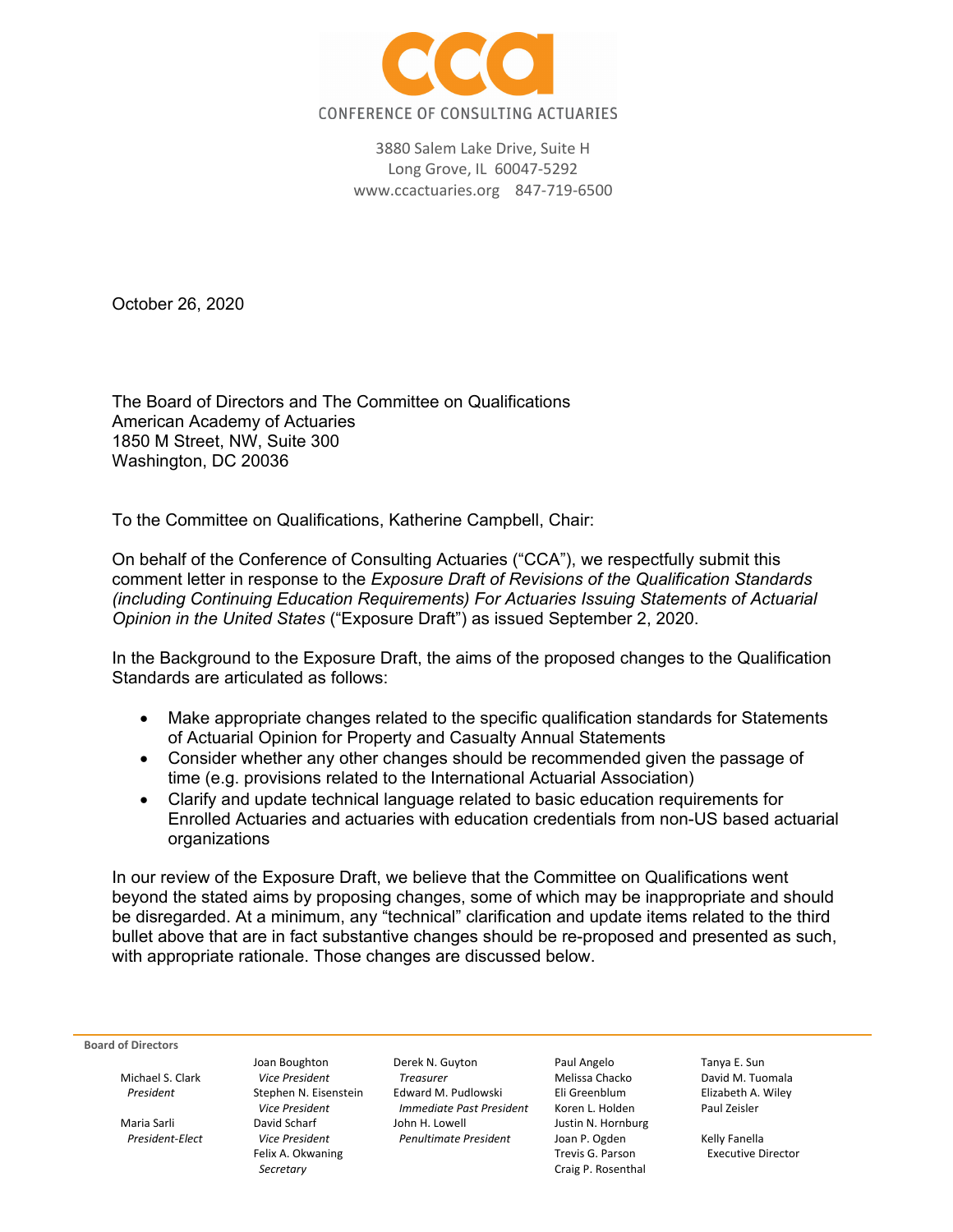

Section 2.1 of the current Qualification Standards states that to satisfy the Basic Education and Experience Requirement an actuary must meet the following criteria:

- Be a Member of the Academy, a Fellow or Associate of the SOA or the CAS, a Fellow of the CCA, a Member or Fellow of ASPPA, or a fully qualified member of another IAAmember organization; and
- Have three years of responsible actuarial experience, which is defined as work that requires knowledge and skill in solving actuarial problems; and
- Be knowledgeable, through examination or documented professional development, of the Law applicable to the Statement of Actuarial Opinion. "Law" is defined in the Code of Professional Conduct.

The Exposure Draft has modified the first requirement by eliminating the option for an actuary to be a Fellow of the CCA, a Member or Fellow of ASPPA (now the American Society of Enrolled Actuaries or "ASEA") or by being a fully qualified member of another International Actuarial Association ("IAA") member organization.

This change does not fit the aims for which the Exposure Draft was issued. If the intent of the Basic Education Requirement is to ensure that an actuary has both the necessary experience along with accreditation by examination, then removing the option to satisfy what is Section 2.1(a) of the Exposure Draft by virtue of being Fellows of the CCA, Members or Fellows of ASEA, or fully qualified members of other IAA-member organizations runs afoul of this intent.

The CCA has two levels of membership – Associate of the Conference of Consulting Actuaries (ACA) and Fellow of the Conference of Consulting Actuaries (FCA). The ACA requirements are substantively similar to the requirements to become a Member of the American Academy of Actuaries (MAAA). The FCA requirements go further to include six (6) years of experience of which at least three (3) years are as a consulting actuary, or three (3) years as an ACA, or obtaining the Fellowship credential of either the SOA, CAS, or ASEA. It is our understanding that similar requirements exist in order to become a Member or Fellow of ASEA. As it relates to other IAA-member organizations, we think that decision should be made on a case-by-case basis by the Committee or Academy Board as various IAA-member organizations have different standards that may or may not satisfy the intended requirements of accreditation by examination and relevant experience. The Academy's decision to disengage from the IAA is not a rationale for removing that option as a means of satisfying the Basic Education requirement.

Furthermore, to continue to provide an option of satisfying Section 2.1(a) by obtaining membership in the American Academy of Actuaries ("Academy") while removing the option of Fellowship in the CCA, ASEA, and some IAA-member organizations highlights the inappropriateness of these changes.

The Academy's membership requirements require a candidate to obtain an actuarial credential and either be a U.S. resident for at least three (3) years or, for non-U.S. residents or new U.S. residents, self-certification of their familiarity with U.S. laws and practices in their actuarial practice area. Unlike the FCA credential, there is no experience requirement. Not recognizing requirements that exceed those for the MAAA for satisfying Section 2.1(a) suggests that the committee made this change to attempt to force otherwise qualified actuaries who are not members of the Society of Actuaries or Casualty Actuarial Society to become members of the Academy. An FCA who is not a member of the Academy, SOA or CAS is currently fully qualified, and adding Academy membership does not improve the actuary's qualifications in any way. Essentially declaring that such an actuary is unqualified, which the proposed standards